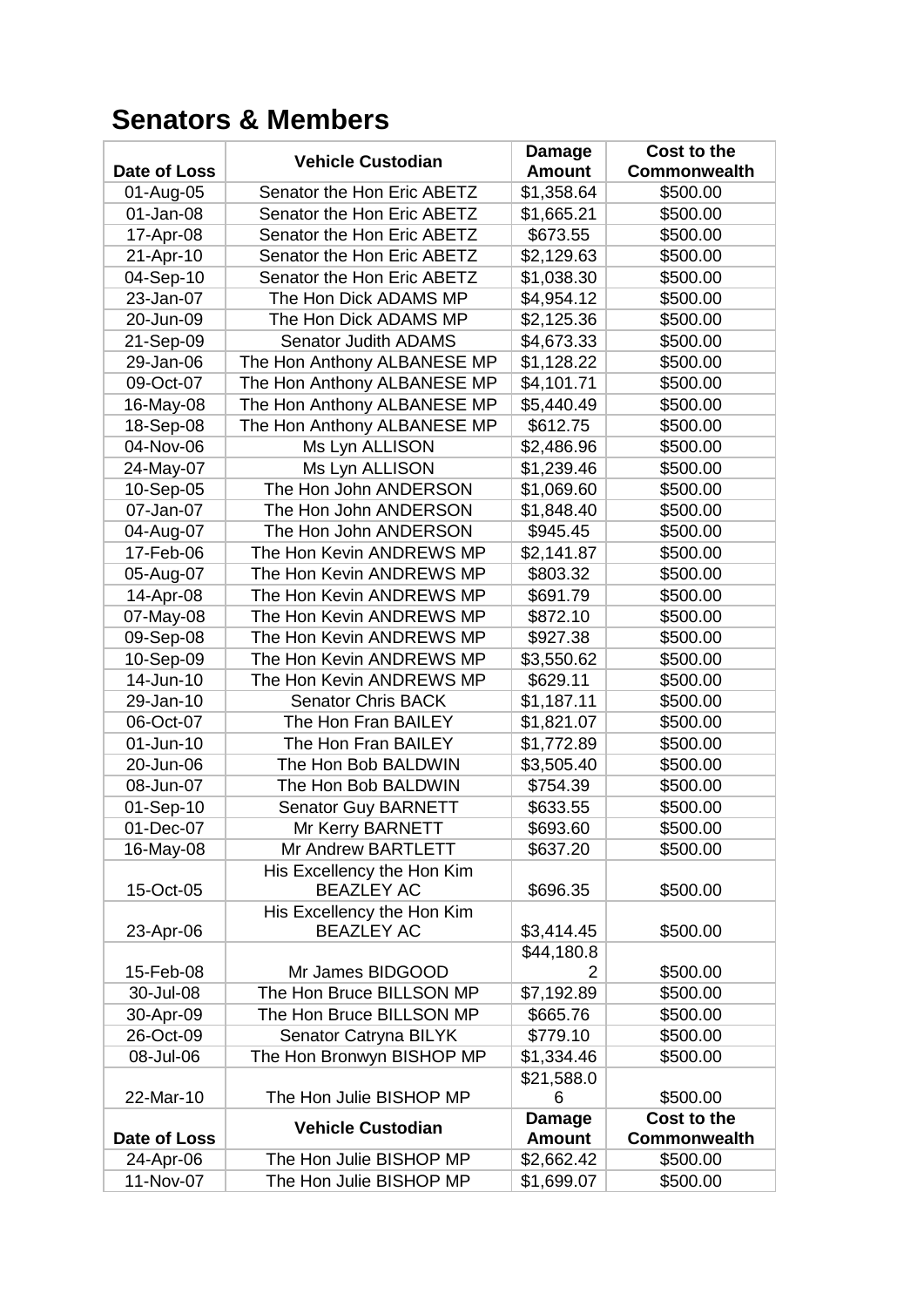| 13-Nov-07    | The Hon Julie BISHOP MP         | \$2,135.92    | \$500.00            |
|--------------|---------------------------------|---------------|---------------------|
| 02-Mar-09    | The Hon Julie BISHOP MP         | \$2,823.93    | \$500.00            |
| 11-Feb-07    | Senator Mark BISHOP             | \$2,059.52    | \$500.00            |
| 04-May-07    | <b>Senator Mark BISHOP</b>      | \$1,087.75    | \$500.00            |
| 08-May-08    | Senator Mark BISHOP             | \$1,862.20    | \$500.00            |
| 22-Aug-08    | Senator Mark BISHOP             | \$2,596.60    | \$500.00            |
|              |                                 | \$32,719.4    |                     |
| 06-Apr-10    | <b>Senator Mark BISHOP</b>      | 8             | \$500.00            |
|              | Senator the Hon Ronald          |               |                     |
| 20-Jan-06    | <b>BOSWELL</b>                  | \$1,966.07    | \$500.00            |
|              | Senator the Hon Ronald          |               |                     |
| 24-Nov-07    | <b>BOSWELL</b>                  | \$2,059.69    | \$500.00            |
| 01-Nov-05    | Senator the Hon George BRANDIS  | \$581.88      | \$500.00            |
| 25-Nov-05    | Senator the Hon George BRANDIS  | \$1,927.55    | \$500.00            |
| 15-Jan-07    | Senator the Hon George BRANDIS  | \$1,897.70    | \$500.00            |
| 01-Apr-09    | Senator the Hon George BRANDIS  | \$3,552.02    | \$500.00            |
| 01-Feb-10    | Senator the Hon George BRANDIS  | \$2,927.76    | \$500.00            |
| 01-Aug-10    | Senator the Hon George BRANDIS  | \$2,931.00    | \$500.00            |
| 08-Jun-09    | Mr Jamie BRIGGS MP              | \$1,306.75    | \$500.00            |
| 29-Jun-09    | Mr Russell BROADBENT MP         | \$724.06      | \$500.00            |
| 15-Sep-10    | Ms Gai BRODTMAN MP              | \$1,467.58    | \$500.00            |
| 29-Jun-07    | Senator Bob BROWN               | \$1,926.60    | \$500.00            |
| 03-Apr-10    | Senator Bob BROWN               | \$1,617.50    | \$500.00            |
| 11-Dec-08    | <b>Senator Carol BROWN</b>      | \$908.39      | \$500.00            |
| 09-Jul-09    | <b>Senator Carol BROWN</b>      | \$2,367.65    | \$500.00            |
| 13-Oct-05    | The Hon Tony BURKE MP           | \$3,293.30    | \$500.00            |
| 30-Oct-05    | The Hon Tony BURKE MP           | \$4,382.27    | \$500.00            |
| 01-May-06    | The Hon Tony BURKE MP           | \$1,716.69    | \$500.00            |
| 18-Jul-06    | The Hon Tony BURKE MP           | \$1,293.16    | \$500.00            |
| 16-May-07    | The Hon Tony BURKE MP           | \$2,288.92    | \$500.00            |
| 15-Oct-07    | The Hon Tony BURKE MP           | \$1,973.00    | \$500.00            |
| 08-May-08    | <b>Senator David BUSHBY</b>     | \$852.15      | \$500.00            |
| 27-Aug-09    | <b>Senator David BUSHBY</b>     | \$1,330.32    | \$500.00            |
| 08-Oct-09    | The Hon Anthony BYRNE MP        | \$5,640.15    | \$500.00            |
| 10-Jul-07    | The Hon Alan CADMAN OAM         | \$734.16      | \$500.00            |
| 18-Jul-07    | The Hon Alan CADMAN OAM         | \$1,935.81    | \$500.00            |
| 01-Apr-08    | The Hon Alan CADMAN OAM         | \$2,396.90    | \$500.00            |
| 13-Feb-09    | <b>Senator Doug CAMERON</b>     | \$851.53      | \$500.00            |
| 31-Jan-06    | The Hon Ian CAMPBELL            | \$1,875.95    | \$500.00            |
| 21-Nov-09    | Ms Jodie CAMPBELL               | \$2,162.85    | \$500.00            |
| 06-Jun-07    | The Hon Ian CAMPBELL            | \$770.18      | \$500.00            |
| 05-Apr-07    | The Hon Ian CAUSLEY             | \$2,072.26    | \$500.00            |
| 29-May-07    | Mr Grant CHAPMAN                | \$729.12      | \$500.00            |
| 01-Jun-07    | Mr Grant CHAPMAN                | \$663.10      | \$500.00            |
| 13-Aug-07    | Mr Grant CHAPMAN                | \$622.25      | \$500.00            |
| 15-Jan-08    | Mr Grant CHAPMAN                | \$518.22      | \$500.00            |
| 08-Apr-08    | Mr Grant CHAPMAN                | \$3,980.69    | \$500.00            |
|              | <b>Vehicle Custodian</b>        | <b>Damage</b> | Cost to the         |
| Date of Loss |                                 | <b>Amount</b> | <b>Commonwealth</b> |
| 04-May-09    | Mr Darren CHEESEMAN             | \$3,033.35    | \$500.00            |
| 09-Nov-09    | The Hon John COBB MP            | \$8,211.27    | \$500.00            |
| 29-Dec-08    | Senator the Hon Jacinta COLLINS | \$1,970.22    | \$500.00            |
| 19-Oct-09    | The Hon Julie Collins MP        | \$1,092.35    | \$500.00            |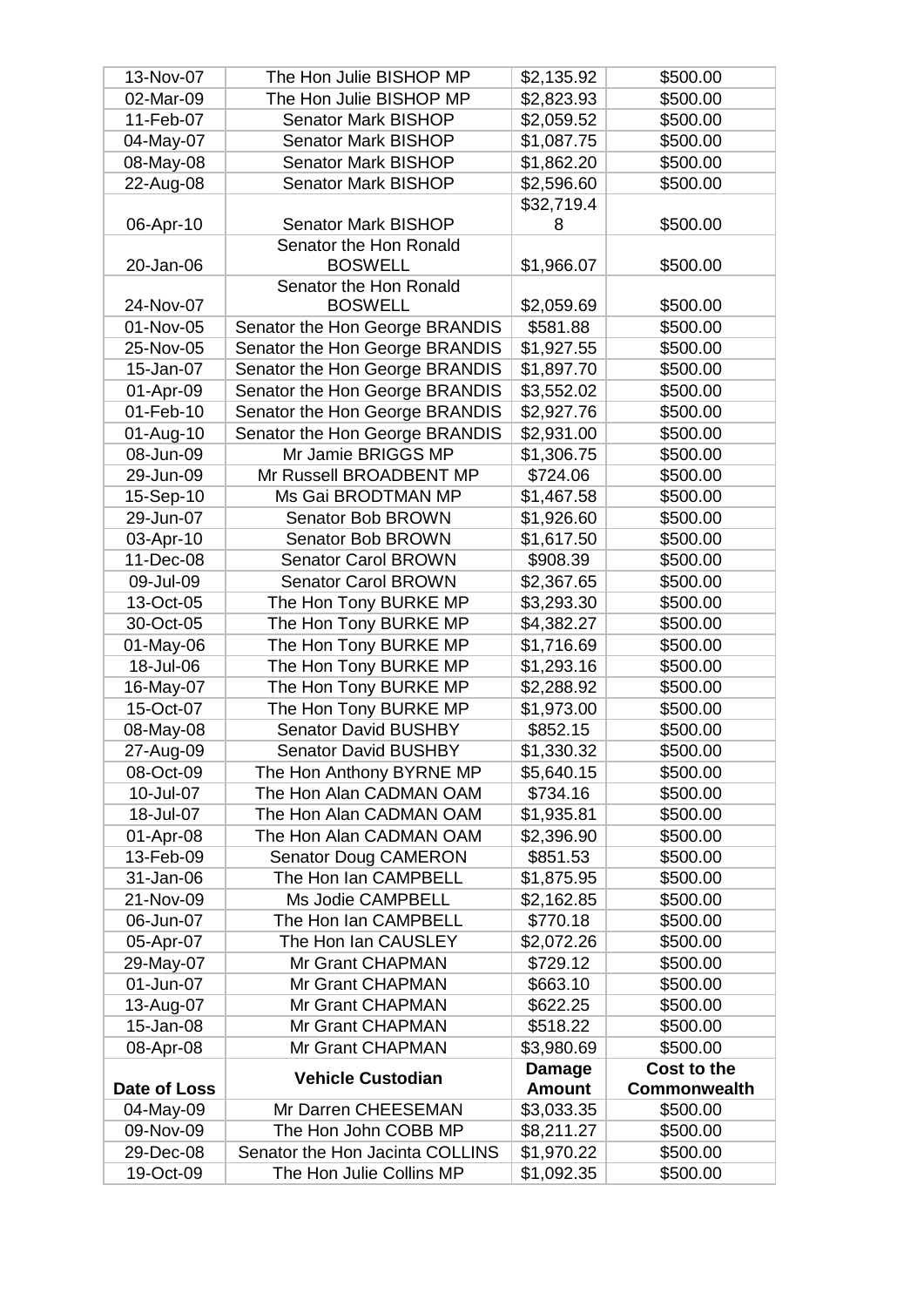| 08-Aug-10              | The Hon Julie Collins MP                                       | \$1,740.01             | \$500.00             |
|------------------------|----------------------------------------------------------------|------------------------|----------------------|
| 13-Jan-09              | The Hon Greg COMBET AM MP                                      | \$3,831.03             | \$500.00             |
| 27-Nov-08              | Senator the Hon Helen COONAN                                   | \$1,256.57             | \$500.00             |
| 01-Mar-10              | Senator the Hon Helen COONAN                                   | \$552.81               | \$500.00             |
| 28-Jan-08              | The Hon Peter COSTELLO AC                                      | \$1,528.93             | \$500.00             |
| 01-Jul-08              | The Hon Peter COSTELLO AC                                      | \$1,203.65             | \$500.00             |
| 12-Sep-08              | The Hon Peter COSTELLO AC                                      | \$1,235.70             | \$500.00             |
| 12-Oct-08              | The Hon Peter COSTELLO AC                                      | \$2,351.72             | \$500.00             |
| 26-Sep-09              | Mr Mark COULTON MP                                             | \$1,203.70             | \$500.00             |
| 06-Dec-05              | The Hon Simon CREAN MP                                         | \$584.63               | \$500.00             |
| 08-Dec-05              | The Hon Simon CREAN MP                                         | \$1,630.48             | \$500.00             |
| 12-Dec-05              | The Hon Simon CREAN MP                                         | \$721.33               | \$500.00             |
| 30-Mar-07              | The Hon Simon CREAN MP                                         | \$4,497.75             | \$500.00             |
| 18-Sep-07              | The Hon Simon CREAN MP                                         | \$1,385.17             | \$500.00             |
| 01-Feb-08              | The Hon Simon CREAN MP                                         | \$1,491.78             | \$500.00             |
|                        | The Hon Simon CREAN MP                                         |                        | \$500.00             |
| 07-Sep-08              |                                                                | \$3,711.70             |                      |
| 01-Dec-08              | The Hon Simon CREAN MP                                         | \$1,890.97             | \$500.00             |
| 02-Dec-08              | The Hon Simon CREAN MP                                         | \$1,178.38             | \$500.00             |
| 02-Mar-09              | The Hon Simon CREAN MP                                         | \$657.40               | \$500.00             |
| 16-Apr-09              | The Hon Simon CREAN MP                                         | \$1,084.90             | \$500.00             |
| 09-May-09              | The Hon Simon CREAN MP                                         | \$1,582.89             | \$500.00             |
| 07-Apr-10              | The Hon Simon CREAN MP                                         | \$2,479.21             | \$500.00             |
| 04-Aug-06              | <b>Senator Trish CROSSIN</b>                                   | \$1,498.75             | \$500.00             |
| 15-Dec-06              | <b>Senator Trish CROSSIN</b>                                   | \$1,105.24             | \$500.00             |
| 05-Oct-08              | <b>Senator Trish CROSSIN</b>                                   | \$656.00               | \$500.00             |
| 01-Jul-09              | <b>Senator Trish CROSSIN</b>                                   | \$2,721.68             | \$500.00             |
| 07-Mar-08              | Mr Michael DANBY MP                                            | \$2,336.05             | \$500.00             |
| 13-May-08              | Mr Michael DANBY MP                                            | \$4,002.45             | \$500.00             |
|                        |                                                                | \$34,375.1             |                      |
| 31-May-09              | Mr Michael DANBY MP                                            | 4                      | \$500.00             |
| 09-Sep-10              | Mr Michael DANBY MP                                            | \$1,725.36             | \$500.00             |
| 26-Aug-09              | The Hon Bob DEBUS                                              | \$2,536.26             | \$500.00             |
| 06-Nov-07              | The Hon Alexander DOWNER                                       | \$1,437.63             | \$500.00             |
| 27-Jan-06              | <b>Mrs Trish DRAPER</b>                                        | \$1,493.21             | \$500.00             |
| 13-Oct-08              | The Hon Mark DREYFUS QC MP                                     | \$2,891.14             | \$500.00             |
| 10-Oct-10              |                                                                |                        |                      |
|                        | The Hon Mark DREYFUS QC MP                                     | \$2,783.72             | \$500.00             |
| 26-Mar-08              | The Hon Peter DUTTON MP                                        | \$1,471.83             | \$500.00             |
| 26-Mar-08              | The Hon Peter DUTTON MP                                        | \$1,389.33             | \$500.00             |
| 03-Sep-07              | The Hon Graham EDWARDS                                         | \$742.90               | \$500.00             |
| 16-Jul-06              | Senator Alan EGGLESTON                                         | \$1,750.03             | \$500.00             |
| 05-Apr-07              | Senator Alan EGGLESTON                                         | \$8,894.73             | \$500.00             |
| 03-Oct-08              | Senator Alan EGGLESTON                                         | \$1,128.70             | \$500.00             |
|                        |                                                                | <b>Damage</b>          | Cost to the          |
| Date of Loss           | <b>Vehicle Custodian</b>                                       | <b>Amount</b>          | <b>Commonwealth</b>  |
| 10-Dec-08              | Senator Alan EGGLESTON                                         | \$1,594.01             | \$500.00             |
| 22-Nov-09              | Senator Alan EGGLESTON                                         | \$1,791.95             | \$500.00             |
| 16-Jan-08              | <b>Ms Annette ELLIS</b>                                        | \$2,754.49             | \$500.00             |
| 01-Sep-08              | <b>Ms Annette ELLIS</b>                                        | \$1,098.48             | \$500.00             |
| 18-Nov-08              | The Hon Chris ELLISON                                          | \$904.40               | \$500.00             |
| 15-Mar-06              | Mrs Kay ELSON                                                  | \$1,224.45             | \$500.00             |
| 10-Jun-06              | Mrs Kay ELSON                                                  | \$2,086.92             | \$500.00             |
| 08-Feb-10<br>01-Apr-10 | Senator the Hon John FAULKNER<br>Senator the Hon John FAULKNER | \$766.97<br>\$1,408.10 | \$500.00<br>\$500.00 |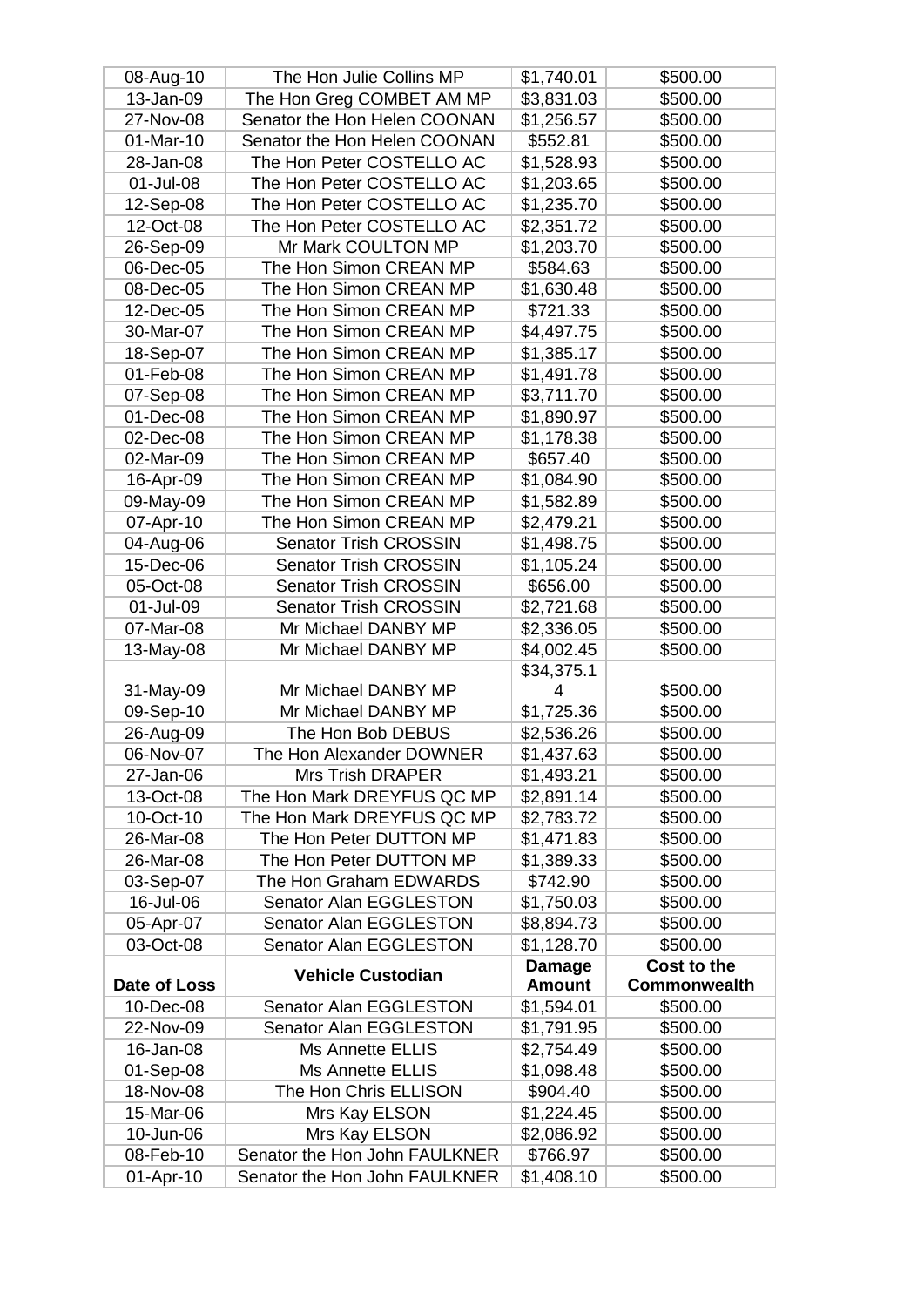| 01-Apr-10    | Senator the Hon John FAULKNER  | \$854.90      | \$500.00     |
|--------------|--------------------------------|---------------|--------------|
| 01-Feb-09    | Senator the Hon Alan FERGUSON  | \$741.00      | \$500.00     |
| 22-Mar-10    | Senator the Hon Alan FERGUSON  | \$1,423.32    | \$500.00     |
|              |                                | \$37,824.4    |              |
| 22-Jun-08    | Mr Michael FERGUSON            | 4             | \$500.00     |
| 01-Apr-07    | Ms Jeannie FERRIS              | \$946.30      | \$500.00     |
| 01-Apr-07    | Ms Jeannie FERRIS              | \$2,063.52    | \$500.00     |
| 12-Oct-07    | <b>Senator Mitch FIFIELD</b>   | \$3,788.60    | \$500.00     |
| 24-Jan-08    | Senator Mary Jo FISHER         | \$997.88      | \$500.00     |
| 18-Feb-08    | Senator Mary Jo FISHER         | \$3,082.04    | \$500.00     |
| 21-May-08    | Senator Mary Jo FISHER         | \$1,715.99    | \$500.00     |
| 05-Dec-08    | <b>Senator Michael FORSHAW</b> | \$1,861.47    | \$500.00     |
| 26-May-10    | <b>Senator Michael FORSHAW</b> | \$4,975.38    | \$500.00     |
| 05-Nov-05    | The Hon Teresa GAMBARO MP      | \$1,248.77    | \$500.00     |
| 28-Oct-06    | The Hon Teresa GAMBARO MP      | \$964.43      | \$500.00     |
| 01-May-07    | The Hon Teresa GAMBARO MP      | \$885.58      | \$500.00     |
| 05-May-07    | The Hon Teresa GAMBARO MP      | \$584.39      | \$500.00     |
| 09-May-07    | The Hon Teresa GAMBARO MP      | \$4,010.78    | \$500.00     |
| 17-May-06    | The Hon Peter GARRETT MP       | \$1,456.36    | \$500.00     |
| 11-Jun-08    | The Hon Peter GARRETT MP       | \$3,992.75    | \$500.00     |
| 26-Sep-09    | The Hon Peter GARRETT MP       | \$2,860.95    | \$500.00     |
| 06-Dec-06    | Mrs Joanna GASH MP             | \$2,409.00    | \$500.00     |
| 09-Dec-06    | Mrs Joanna GASH MP             | \$1,431.60    | \$500.00     |
| 26-Apr-08    | Mrs Joanna GASH MP             | \$1,110.00    | \$500.00     |
| 16-Jun-08    | Mrs Joanna GASH MP             | \$3,670.85    | \$500.00     |
| 18-Aug-06    | Mr Steve GEORGANAS MP          | \$1,188.35    | \$500.00     |
| 29-Sep-06    | Mr Steve GEORGANAS MP          | \$906.40      | \$500.00     |
| 21-Jul-10    | Mr Steve GEORGANAS MP          | \$3,110.20    | \$500.00     |
| 19-Sep-10    | Mr Steve GEORGANAS MP          | \$2,444.06    | \$500.00     |
| 27-Feb-07    | Ms Jennie GEORGE               | \$4,614.30    | \$500.00     |
| 04-Jul-08    | Mr Petro GEORGIOU              | \$1,386.14    | \$500.00     |
| 10-Jul-10    | Mr Petro GEORGIOU              | \$1,473.07    | \$500.00     |
| 30-Jun-06    | The Hon Julia GILLARD MP       | \$1,356.88    | \$500.00     |
| 17-Mar-07    | The Hon Julia GILLARD MP       | \$1,114.39    | \$500.00     |
| 08-Nov-06    | Mr Barry HAASE MP              | \$1,039.20    | \$500.00     |
| 30-Aug-08    | Mr Barry HAASE MP              | \$1,632.73    | \$500.00     |
| 13-Sep-08    | Mr Barry HAASE MP              | \$853.13      | \$500.00     |
|              |                                | <b>Damage</b> | Cost to the  |
| Date of Loss | <b>Vehicle Custodian</b>       | <b>Amount</b> | Commonwealth |
| 20-Nov-09    | Mr Barry HAASE MP              | \$4,330.24    | \$500.00     |
| 17-Sep-08    | Mr Damian HALE                 | \$2,906.10    | \$500.00     |
| 10-Jul-09    | Mr Damian HALE                 | \$2,902.40    | \$500.00     |
| 22-Nov-07    | Ms Jill HALL MP                | \$1,113.11    | \$500.00     |
| 13-Nov-09    | Ms Jill HALL MP                | \$619.97      | \$500.00     |
| 05-Feb-10    | Ms Jill HALL MP                | \$4,101.91    | \$500.00     |
| 10-Sep-08    | Mr Chris HAYES MP              | \$1,536.75    | \$500.00     |
| 04-Nov-10    | Senator the Hon Bill HEFFERNAN | \$2,765.51    | \$500.00     |
| 29-Sep-07    | Mr Stuart HENRY                | \$1,842.10    | \$500.00     |
| 04-Dec-06    | Ms Kelly HOARE                 | \$1,177.50    | \$500.00     |
| 26-Mar-08    | The Hon Joe HOCKEY MP          | \$3,653.46    | \$500.00     |
| 03-Nov-08    | The Hon Joe HOCKEY MP          | \$1,337.17    | \$500.00     |
| 31-Mar-10    | Senator the Hon John HOGG      | \$874.76      | \$500.00     |
| 01-Apr-10    | Senator the Hon John HOGG      | \$574.50      | \$500.00     |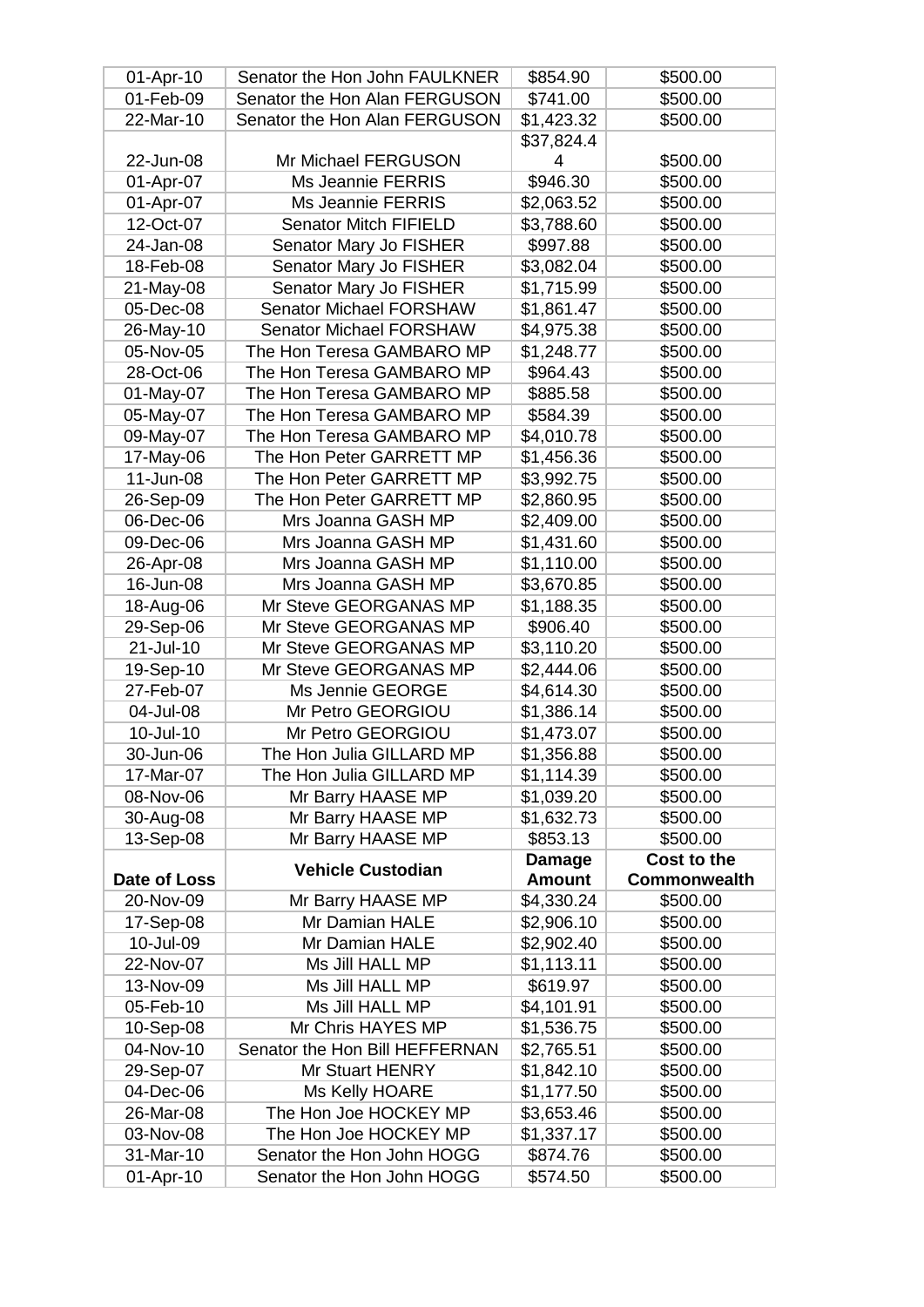| 05-Mar-07    | The Hon John HOWARD AC        | \$2,108.53    | \$500.00             |
|--------------|-------------------------------|---------------|----------------------|
| 19-Dec-06    | Mrs Kay HULL                  | \$1,102.10    | \$500.00             |
| 06-May-08    | <b>Senator Gary HUMPHRIES</b> | \$1,758.36    | \$500.00             |
| 25-Mar-07    | The Hon Greg HUNT MP          | \$1,414.31    | \$500.00             |
| 19-Dec-07    | <b>Senator Steve HUTCHINS</b> | \$1,065.66    | \$500.00             |
| 06-Jan-09    | <b>Senator Steve HUTCHINS</b> | \$2,046.53    | \$500.00             |
| 08-May-09    | <b>Senator Steve HUTCHINS</b> | \$2,526.60    | \$500.00             |
| 12-Nov-05    | Mrs Julia IRWIN               | \$2,305.74    | \$500.00             |
| 06-Mar-06    | Mr Harry JENKINS MP           | \$2,539.35    | \$500.00             |
| 31-Oct-08    | Dr Dennis JENSEN MP           | \$607.05      | \$500.00             |
| 31-Oct-09    | Dr Dennis JENSEN MP           | \$1,083.91    | \$500.00             |
| 24-Sep-07    | Mr Michael JOHNSON            | \$703.50      | \$500.00             |
| 24-Sep-07    | Mr Michael JOHNSON            | \$770.20      | \$500.00             |
|              | Mr Michael JOHNSON            |               |                      |
| 24-Sep-07    |                               | \$887.30      | \$500.00<br>\$500.00 |
| 25-Sep-07    | Mr Michael JOHNSON            | \$2,158.10    |                      |
| 13-Dec-08    | Mr Michael JOHNSON            | \$2,490.19    | \$500.00             |
| 27-Feb-09    | Mr Michael JOHNSON            | \$5,287.90    | \$500.00             |
|              | Senator the Hon David         |               |                      |
| 02-Oct-06    | <b>JOHNSTON</b>               | \$1,148.55    | \$500.00             |
|              | Senator the Hon David         | \$10,661.9    |                      |
| 22-Mar-10    | <b>JOHNSTON</b>               | 0             | \$500.00             |
|              |                               | \$74,468.6    |                      |
| 21-Dec-10    | Senator Barnaby JOYCE         | 4             | \$500.00             |
| 18-Jul-08    | The Hon Bob KATTER MP         | \$1,759.45    | \$500.00             |
| 19-Aug-08    | The Hon Bob KATTER MP         | \$3,058.60    | \$500.00             |
| 01-Dec-08    | The Hon Bob KATTER MP         | \$906.00      | \$500.00             |
| 14-Feb-10    | The Hon Bob KATTER MP         | \$1,198.86    | \$500.00             |
| 31-Jul-10    | The Hon Bob KATTER MP         | \$7,600.64    | \$500.00             |
| 05-Dec-05    | Mr Michael KEENAN MP          | \$741.10      | \$500.00             |
| 03-Jul-06    | Mr Michael KEENAN MP          | \$986.67      | \$500.00             |
| 07-Oct-06    | Mr Michael KEENAN MP          | \$8,970.19    | \$500.00             |
| 16-Apr-07    | Mr Michael KEENAN MP          | \$3,878.59    | \$500.00             |
| 29-Aug-07    | Mr Michael KEENAN MP          | \$722.00      | \$500.00             |
| 01-Jul-10    | Mr Michael KEENAN MP          | \$1,747.83    | \$500.00             |
|              | <b>Vehicle Custodian</b>      | Damage        | Cost to the          |
| Date of Loss |                               | <b>Amount</b> | Commonwealth         |
| 22-Nov-10    | Mr Michael KEENAN MP          | \$2,082.86    | \$500.00             |
| 11-May-06    | The Hon Rod KEMP              | \$502.36      | \$500.00             |
| 17-Jun-06    | The Hon Rod KEMP              | \$1,432.04    | \$500.00             |
| 12-Jan-07    | The Hon Rod KEMP              | \$1,123.28    | \$500.00             |
| 05-Feb-08    | The Hon Duncan KERR SC        | \$1,676.75    | \$500.00             |
| 16-Aug-08    | The Hon Duncan KERR SC        | \$712.13      | \$500.00             |
| 22-Nov-09    | The Hon Duncan KERR SC        | \$695.58      | \$500.00             |
| 01-May-10    | The Hon Duncan KERR SC        | \$760.91      | \$500.00             |
| 05-Jun-06    | The Hon Catherine KING MP     | \$771.21      | \$500.00             |
| 14-Oct-07    | The Hon Catherine KING MP     | \$781.85      | \$500.00             |
| 23-Oct-07    | The Hon Catherine KING MP     | \$1,460.24    | \$500.00             |
| 24-Oct-07    | The Hon Catherine KING MP     | \$1,509.73    | \$500.00             |
| 01-Dec-05    | Ms Linda KIRK                 | \$1,015.07    | \$500.00             |
| 07-Sep-07    | Ms Linda KIRK                 | \$4,675.69    | \$500.00             |
| 28-Oct-09    | Senator Helen KROGER          | \$2,379.22    | \$500.00             |
| 12-Nov-05    | Dr Andrew LAMING MP           | \$5,846.61    | \$500.00             |
| 10-Oct-06    | Dr Andrew LAMING MP           | \$1,613.95    | \$500.00             |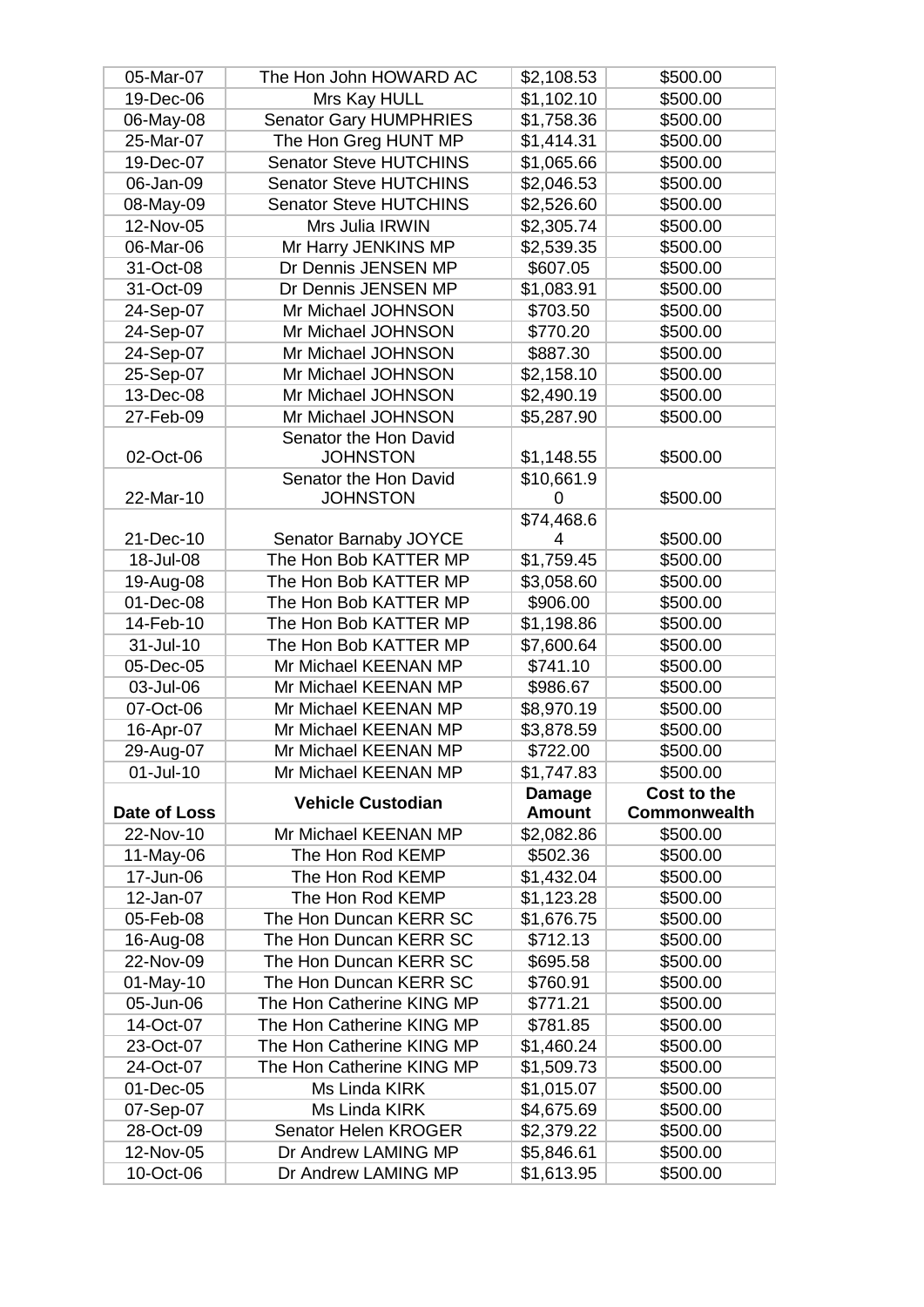| 20-Oct-06              | Dr Andrew LAMING MP                             | \$564.30                 | \$500.00             |
|------------------------|-------------------------------------------------|--------------------------|----------------------|
| 30-Oct-06              | Dr Andrew LAMING MP                             | \$1,746.10               | \$500.00             |
| 21-Dec-06              | Dr Andrew LAMING MP                             | \$741.80                 | \$500.00             |
| 18-Sep-06              | The Hon Sussan LEY MP                           | \$1,651.50               | \$500.00             |
| 26-Jan-08              | The Hon Sussan LEY MP                           | \$4,369.46               | \$500.00             |
| 18-Jun-08              | The Hon Sussan LEY MP                           | \$999.85                 | \$500.00             |
| 17-Dec-08              | The Hon Sussan LEY MP                           | \$1,039.14               | \$500.00             |
| 12-Mar-10              | The Hon Sussan LEY MP                           | \$754.70                 | \$500.00             |
| 14-Jul-05              | Mr Ross LIGHTFOOT                               | \$4,542.33               | \$500.00             |
| 02-May-08              | Ms Kirsten LIVERMORE MP                         | \$750.30                 | \$500.00             |
| 12-Jun-08              | Ms Kirsten LIVERMORE MP                         | \$605.30                 | \$500.00             |
| 20-Nov-05              | The Hon Jim LLOYD                               | \$1,265.80               | \$500.00             |
| 06-Nov-06              | Senator the Hon Joseph LUDWIG                   | \$1,632.43               | \$500.00             |
| 01-Jul-07              | Senator the Hon Kate LUNDY                      | \$912.24                 | \$500.00             |
| 23-Jul-07              | Senator the Hon Kate LUNDY                      | \$5,158.99               | \$500.00             |
| 22-Nov-09              | Senator the Hon Kate LUNDY                      | \$1,355.94               | \$500.00             |
| 09-Feb-06              | The Hon Sandy MACDONALD                         | \$548.20                 | \$500.00             |
| 17-May-08              | The Hon Sandy MACDONALD                         | \$1,105.80               | \$500.00             |
| 01-Apr-07              | The Hon Ian MACFARLANE MP                       | \$1,067.90               | \$500.00             |
| 26-Mar-08              | The Hon Ian MACFARLANE MP                       | \$1,218.70               | \$500.00             |
| 15-Apr-09              | The Hon Ian MACFARLANE MP                       | \$4,722.53               | \$500.00             |
| 11-Sep-08              | Ms Nola MARINO MP                               | \$3,484.97               | \$500.00             |
| 04-Dec-10              | Ms Nola MARINO MP                               | \$2,604.77               | \$500.00             |
|                        | Mrs Louise MARKUS MP                            |                          |                      |
| 29-Apr-08              |                                                 | \$515.56                 | \$500.00             |
| 29-Sep-09              | Senator the Hon Brett MASON                     | \$8,476.59               | \$500.00             |
| 19-Nov-08              | Mrs Margaret MAY                                | \$697.90                 | \$500.00             |
|                        |                                                 |                          |                      |
| 30-Aug-07              | <b>Mr Stewart MCARTHUR</b>                      | \$1,116.96               | \$500.00             |
| 30-Aug-07              | <b>Mr Stewart MCARTHUR</b>                      | \$3,749.86               | \$500.00             |
|                        | <b>Vehicle Custodian</b>                        | <b>Damage</b>            | Cost to the          |
| Date of Loss           |                                                 | <b>Amount</b>            | <b>Commonwealth</b>  |
|                        | The Hon Robert MCCLELLAND                       | \$20,909.0               |                      |
| 12-Jun-07              | <b>MP</b>                                       | 9                        | \$500.00             |
|                        | The Hon Robert MCCLELLAND                       |                          |                      |
| 11-Aug-08              | ΜP                                              | \$4,748.24               | \$500.00             |
|                        | The Hon Robert MCCLELLAND<br>МP                 |                          |                      |
| 01-Apr-09              |                                                 | \$9,546.34               | \$500.00             |
| 04-Apr-06              | <b>Senator Anne MCEWEN</b>                      | \$657.92                 | \$500.00             |
| 27-May-10              | <b>Senator Anne MCEWEN</b>                      | \$1,191.54               | \$500.00             |
| 11-May-08              | Senator Julian MCGAURAN<br>The Hon Maxine MCKEW | \$2,515.61               | \$500.00             |
| 01-Aug-08              | The Hon Maxine MCKEW                            | \$606.95                 | \$500.00             |
| 01-Nov-08              |                                                 | \$878.93                 | \$500.00             |
| 01-Apr-09              | The Hon Maxine MCKEW<br>The Hon Maxine MCKEW    | \$1,410.93               | \$500.00             |
| 01-Dec-09<br>20-Nov-07 | The Hon Bob MCMULLAN                            | \$1,045.76               | \$500.00             |
| 24-Mar-09              | The Hon Bob MCMULLAN                            | \$3,240.92               | \$500.00<br>\$500.00 |
| 15-Apr-10              | The Hon Bob MCMULLAN                            | \$1,833.78<br>\$1,146.15 | \$500.00             |
| 02-Jun-10              | Mr Daryl MELHAM MP                              | \$4,449.55               | \$500.00             |
| 31-Aug-09              | <b>Senator Christine MILNE</b>                  | \$2,249.75               | \$500.00             |
| 06-Jul-09              | Senator the Hon Nick MINCHIN                    | \$2,173.73               | \$500.00             |
| 23-Aug-07              | Mrs Sophie MIRABELLA MP                         | \$1,289.15               | \$500.00             |
| 14-Apr-08              | Mrs Sophie MIRABELLA MP                         | \$948.15                 | \$500.00             |
| 03-Jun-09              | Mrs Sophie MIRABELLA MP                         | \$3,989.95               | \$500.00             |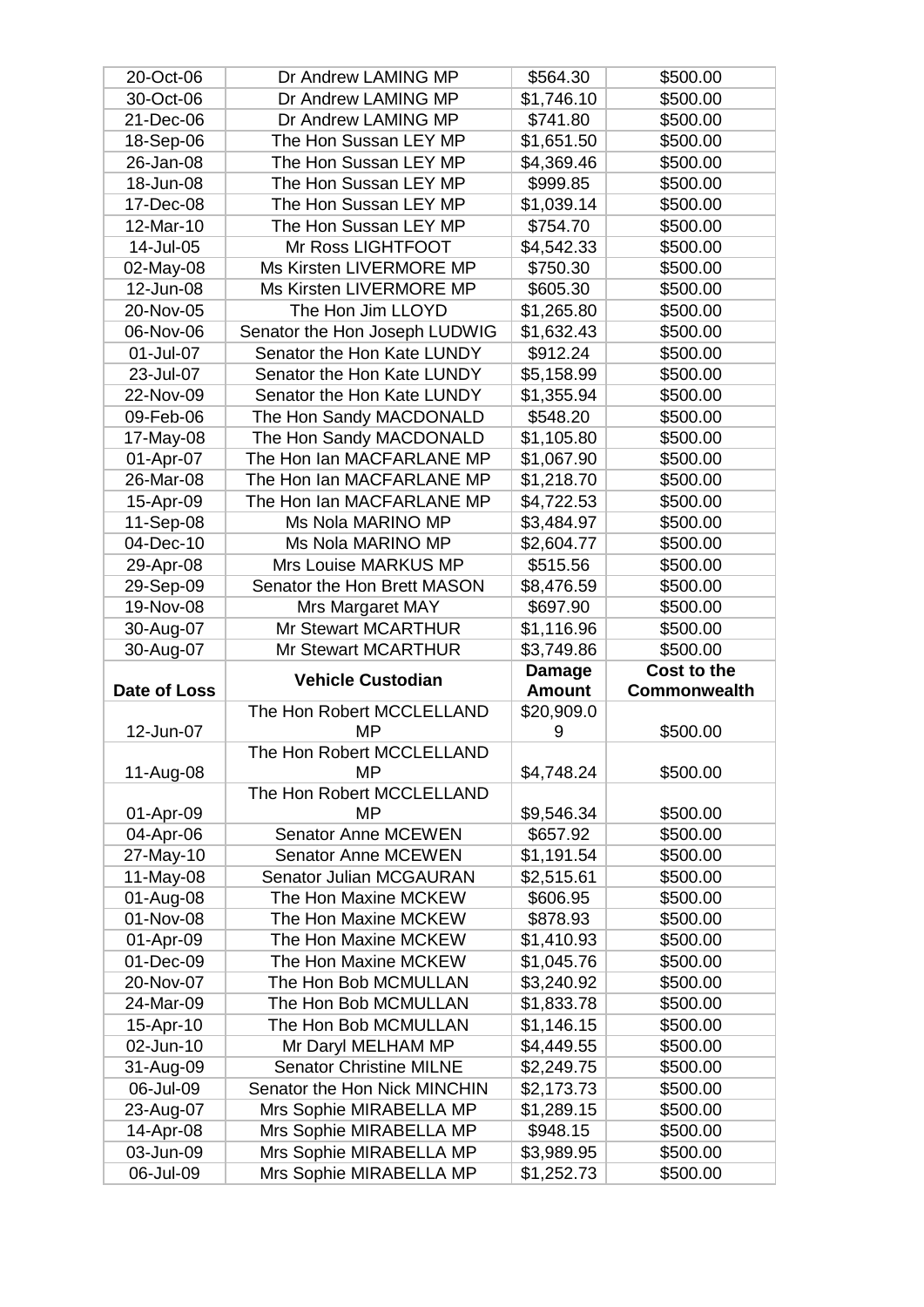| 24-Oct-09              | Mrs Sophie MIRABELLA MP           | \$539.00                 | \$500.00             |
|------------------------|-----------------------------------|--------------------------|----------------------|
|                        |                                   | \$29,905.3               |                      |
| 31-Dec-09              | Mrs Sophie MIRABELLA MP           |                          | \$500.00             |
| 10-Jan-11              | Mrs Sophie MIRABELLA MP           | \$567.12                 | \$500.00             |
| 10-May-10              | <b>Senator Claire MOORE</b>       | \$3,593.09               | \$500.00             |
| 18-Apr-09              | Mr Scott MORRISON MP              | \$1,827.20               | \$500.00             |
| 10-Feb-10              | The Hon Judi MOYLAN MP            | \$6,672.01               | \$500.00             |
|                        |                                   | \$32,527.1               |                      |
| 22-Mar-10              | The Hon Judi MOYLAN MP            | 9                        | \$500.00             |
| 10-Aug-10              | The Hon Judi MOYLAN MP            | \$1,319.23               | \$500.00             |
| 21-Apr-08              | The Hon John MURPHY MP            | \$614.66                 | \$500.00             |
| 19-May-08              | The Hon John MURPHY MP            | \$1,991.70               | \$500.00             |
| 08-Oct-07              | Mr Andrew MURRAY                  | \$1,940.59               | \$500.00             |
| 02-Nov-07              | <b>Senator Fiona NASH</b>         | \$1,328.10               | \$500.00             |
| 22-Apr-10              | Ms Belinda NEAL                   | \$1,151.87               | \$500.00             |
| 04-May-10              | <b>Ms Belinda NEAL</b>            | \$1,527.08               | \$500.00             |
| 01-Jul-08              | Ms Kerry NETTLE                   | \$630.34                 | \$500.00             |
| 02-Dec-09              | Ms Kerry NETTLE                   | \$1,255.21               | \$500.00             |
| 01-Apr-06              | Mr Paul NEVILLE MP                | \$634.25                 | \$500.00             |
| 18-Feb-09              | Mr Paul NEVILLE MP                | \$9,293.45               | \$500.00             |
| 28-Apr-10              | Ms Kelly O'DWYER MP               | \$4,171.29               | \$500.00             |
| 02-Jun-10              | Ms Kelly O'DWYER MP               | \$3,983.24               | \$500.00             |
| 10-Nov-06              | Ms Julie OWENS MP                 | \$8,604.55               | \$500.00             |
| 12-Nov-09              | Ms Melissa PARKE MP               | \$2,313.83               | \$500.00             |
| 03-Sep-10              | Ms Melissa PARKE MP               | \$3,056.35               | \$500.00             |
|                        |                                   |                          |                      |
| 27-Sep-07              | <b>Senator Stephen PARRY</b>      | \$1,890.35               | \$500.00             |
|                        |                                   |                          |                      |
| 16-Mar-09              | <b>Senator Stephen PARRY</b>      | \$1,164.09               | \$500.00             |
|                        | <b>Vehicle Custodian</b>          | <b>Damage</b>            | Cost to the          |
| Date of Loss           |                                   | <b>Amount</b>            | <b>Commonwealth</b>  |
| 01-Dec-05              | The Hon Dr Kay PATTERSON          | \$1,274.31               | \$500.00             |
| 28-Aug-06              | The Hon Dr Kay PATTERSON          | \$2,185.57               | \$500.00             |
| 26-May-07              | The Hon Dr Kay PATTERSON          | \$1,951.77               | \$500.00             |
| 11-May-06              | <b>Senator Marise PAYNE</b>       | \$1,280.55               | \$500.00             |
| 30-Jul-08              | <b>Senator Marise PAYNE</b>       | \$2,154.25               | \$500.00             |
| 14-Jan-07              | The Hon Chris PEARCE              | \$503.12                 | \$500.00             |
| 05-Feb-10              | The Hon Chris PEARCE              | \$940.66                 | \$500.00             |
|                        |                                   | \$10,934.3               |                      |
| 06-Mar-10              | The Hon Chris PEARCE              | 1                        | \$500.00             |
| 01-Dec-09              | The Hon Tanya PLIBERSEK MP        | \$2,233.69               | \$500.00             |
| 12-Dec-06              | Senator Helen POLLEY              | \$986.34                 | \$500.00             |
| 11-Feb-10              | Senator Helen POLLEY              | \$2,607.07               | \$500.00             |
| 12-Nov-10              | Senator Helen POLLEY              | \$934.13                 | \$500.00             |
| 16-Sep-09              | <b>Senator Louise PRATT</b>       | \$2,567.97               | \$500.00             |
| 21-Apr-10              | <b>Senator Louise PRATT</b>       | \$3,634.65               | \$500.00             |
| 22-Sep-06              | The Hon Roger PRICE               | \$3,857.53               | \$500.00             |
| 02-Dec-08              | The Hon Roger PRICE               | \$1,166.81               | \$500.00             |
| 01-Jun-10              | The Hon Roger PRICE               | \$666.21                 | \$500.00             |
| 21-Jan-06              | The Hon Christopher PYNE          | \$2,627.81               | \$500.00             |
| 06-Mar-07              | The Hon Christopher PYNE          | \$3,716.72               | \$500.00             |
| 01-Feb-09              | The Hon Christopher PYNE          | \$1,418.35               | \$500.00             |
| 20-Feb-09              | The Hon Christopher PYNE          | \$1,933.72               | \$500.00             |
| 23-Mar-06<br>19-Nov-10 | Mr Harry QUICK<br>Mr Brett RAGUSE | \$4,485.95<br>\$40,002.0 | \$500.00<br>\$500.00 |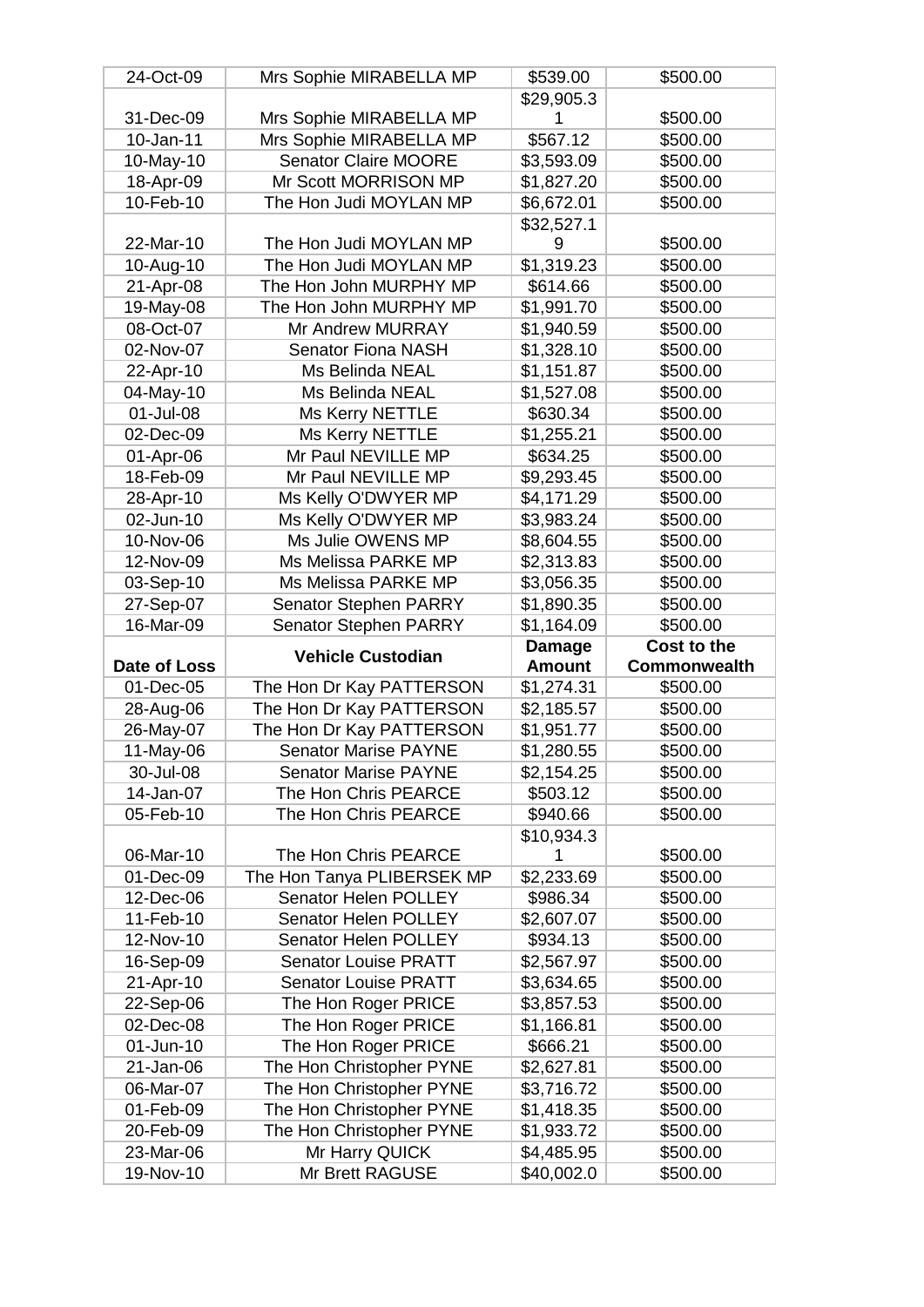|                        |                                                            | 5                              |                      |
|------------------------|------------------------------------------------------------|--------------------------------|----------------------|
| 02-Mar-10              | Mr Rowan RAMSAY MP                                         | \$3,237.89                     | \$500.00             |
| 15-May-10              | Mr Don RANDALL MP                                          | \$2,308.37                     | \$500.00             |
| 19-Dec-08              | Ms Kerry REA                                               | \$3,239.83                     | \$500.00             |
| 09-Sep-10              | Ms Kerry REA                                               | \$2,662.30                     | \$500.00             |
| 17-Mar-10              | Mr Bernie RIPOLL MP                                        | \$1,816.53                     | \$500.00             |
| 05-Apr-10              | Mr Bernie RIPOLL MP                                        | \$4,230.99                     | \$500.00             |
| 31-Mar-08              | Ms Amanda RISHWORTH MP                                     | \$636.39                       | \$500.00             |
| 10-Oct-10              | The Hon Andrew ROBB AO MP                                  | \$570.31                       | \$500.00             |
| 27-Sep-06              | The Hon Nicola ROXON MP                                    | \$817.15                       | \$500.00             |
| 05-Oct-06              | The Hon Nicola ROXON MP                                    | \$825.07                       | \$500.00             |
| 19-Jul-07              | The Hon Nicola ROXON MP                                    | \$1,687.23                     | \$500.00             |
| 29-Oct-05              | The Hon Kevin RUDD MP                                      | \$1,114.63                     | \$500.00             |
| 17-Apr-08              | The Hon Kevin RUDD MP                                      | \$849.15                       | \$500.00             |
| 25-May-08              | The Hon Kevin RUDD MP                                      | \$1,950.79                     | \$500.00             |
| 11-Jul-10              | The Hon Kevin RUDD MP                                      | \$962.35                       | \$500.00             |
| 21-Apr-07              | The Hon Philip RUDDOCK MP                                  | \$1,189.39                     | \$500.00             |
|                        |                                                            | \$11,971.0                     |                      |
| 03-May-08              | The Hon Philip RUDDOCK MP                                  |                                | \$500.00             |
| 15-May-09              | The Hon Philip RUDDOCK MP                                  | \$6,611.16                     | \$500.00             |
| 19-Aug-10              | <b>Senator Scott RYAN</b>                                  | \$510.37                       | \$500.00             |
| 19-Dec-06              | The Hon Santo SANTORO                                      | \$883.00                       | \$500.00             |
| 18-Sep-06              | Mr Alby SCHULTZ MP                                         | \$7,173.21                     | \$500.00             |
| 20-Aug-10              | Mr Alby SCHULTZ MP                                         | \$659.11                       | \$500.00             |
|                        |                                                            |                                | Cost to the          |
| Date of Loss           | <b>Vehicle Custodian</b>                                   | <b>Damage</b><br><b>Amount</b> | <b>Commonwealth</b>  |
|                        |                                                            |                                |                      |
|                        |                                                            |                                |                      |
| 28-Sep-05              | The Hon Bruce SCOTT MP                                     | \$2,435.51                     | \$500.00             |
| 04-May-07              | The Hon Bruce SCOTT MP                                     | \$2,229.80                     | \$500.00             |
| 01-Nov-07              | The Hon Bruce SCOTT MP                                     | \$1,260.50                     | \$500.00             |
| 10-Jun-08              | The Hon Bruce SCOTT MP                                     | \$1,074.90                     | \$500.00             |
| 20-Jun-09              | The Hon Bruce SCOTT MP                                     | \$2,255.00                     | \$500.00             |
| 25-May-10              | The Hon Bruce SCOTT MP                                     | \$1,046.74                     | \$500.00             |
| 05-Aug-06              | Senator the Hon Nigel SCULLION                             | \$2,771.15                     | \$500.00             |
| 01-May-08              | Senator the Hon Nigel SCULLION                             | \$1,292.33                     | \$500.00             |
| 24-May-08              | Senator the Hon Nigel SCULLION                             | \$4,775.29                     | \$500.00             |
| 02-Sep-08              | Senator the Hon Nigel SCULLION                             | \$2,715.45                     | \$500.00             |
| 06-Mar-09              | Senator the Hon Nigel SCULLION                             | \$932.23                       | \$500.00             |
| 30-Sep-09              | Senator the Hon Nigel SCULLION                             | \$921.75                       | \$500.00             |
| 03-Oct-09              | Senator the Hon Nigel SCULLION                             | \$1,170.75                     | \$500.00             |
| 06-Nov-09              | Senator the Hon Nigel SCULLION                             | \$5,096.86                     | \$500.00             |
| 28-Mar-10              | Senator the Hon Nigel SCULLION                             | \$1,804.64                     | \$500.00             |
| 01-Nov-10              | Senator the Hon Nigel SCULLION                             | \$785.36                       | \$500.00             |
| 22-Jan-06              | Mr Patrick SECKER MP                                       | \$5,015.92                     | \$500.00             |
| 01-Sep-09              | Mr Patrick SECKER MP                                       | \$2,015.40                     | \$500.00             |
| 15-Dec-05              | Mr Bob SERCOMBE                                            | \$827.40                       | \$500.00             |
| 16-Dec-05              | Mr Bob SERCOMBE                                            | \$895.37                       | \$500.00             |
| 24-Jan-06              | Mr Bob SERCOMBE                                            | \$707.43                       | \$500.00             |
| 30-Aug-06              | Mr Bob SERCOMBE                                            | \$1,600.65                     | \$500.00             |
| 01-Nov-06              | Mr Bob SERCOMBE                                            | \$505.59                       | \$500.00             |
| 15-Jul-06              | Senator the Hon Nick SHERRY                                | \$951.23                       | \$500.00             |
| 25-Jul-06              | Senator the Hon Nick SHERRY                                | \$2,637.01                     | \$500.00             |
| 16-Jan-07<br>12-Dec-09 | Senator the Hon Nick SHERRY<br>Senator the Hon Nick SHERRY | \$2,980.78<br>\$4,118.31       | \$500.00<br>\$500.00 |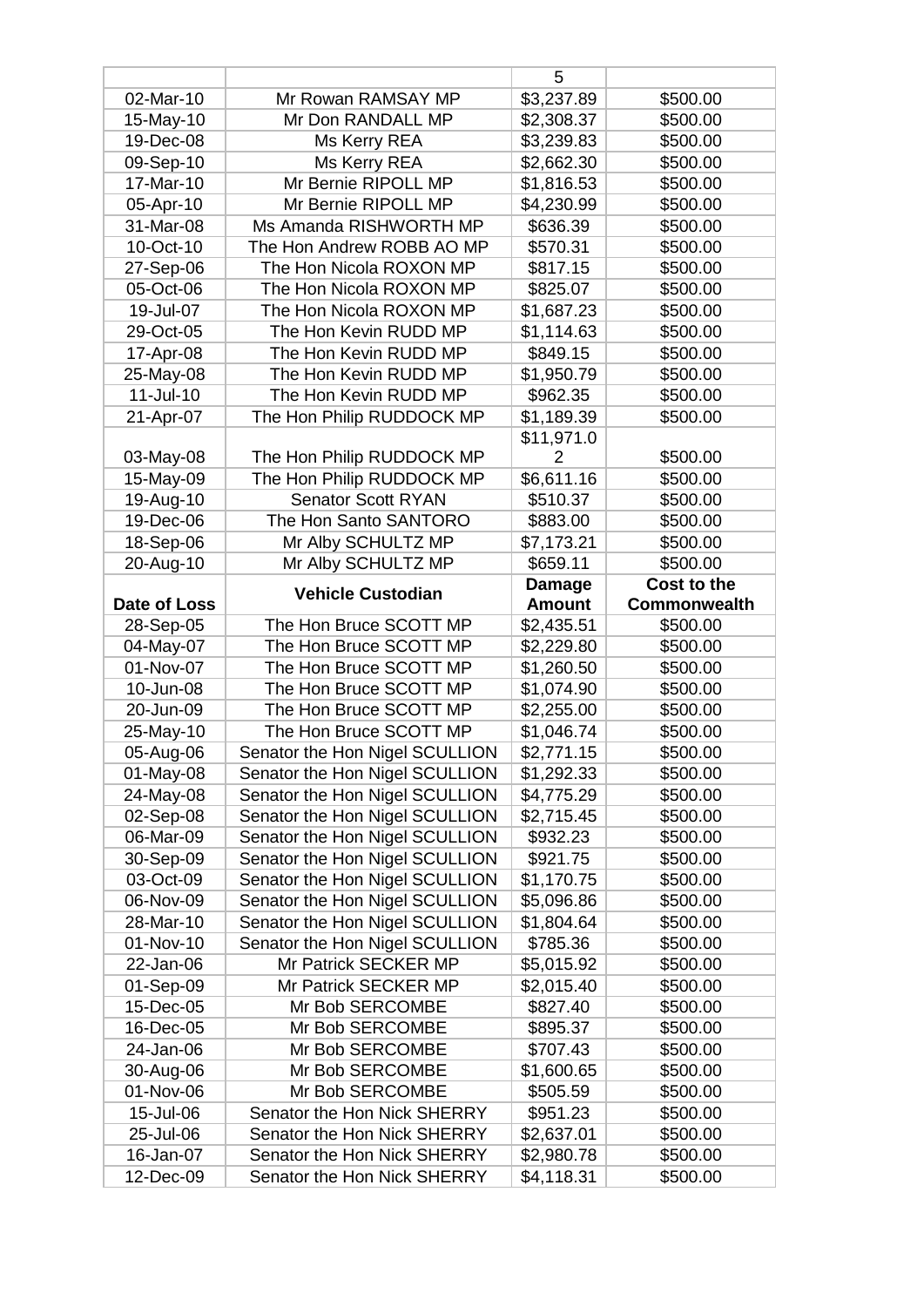| 31-Mar-10    | The Hon Bill SHORTEN MP       | \$1,859.78    | \$500.00            |
|--------------|-------------------------------|---------------|---------------------|
| 29-Apr-10    | The Hon Bill SHORTEN MP       | \$1,972.94    | \$500.00            |
| 16-May-09    | Mr Sid SIDEBOTTOM MP          | \$1,290.50    | \$500.00            |
| 21-Jul-06    | The Hon Peter SLIPPER MP      | \$4,728.21    | \$500.00            |
| 13-Aug-06    | The Hon Peter SLIPPER MP      | \$761.04      | \$500.00            |
| 14-Aug-06    | The Hon Peter SLIPPER MP      | \$2,273.83    | \$500.00            |
| 17-Oct-09    | The Hon Peter SLIPPER MP      | \$4,595.62    | \$500.00            |
| 05-Jul-08    | The Hon Stephen SMITH MP      | \$1,883.23    | \$500.00            |
| 29-Oct-10    | The Hon Stephen SMITH MP      | \$1,809.94    | \$500.00            |
| 01-Nov-10    | The Hon Stephen SMITH MP      | \$1,876.95    | \$500.00            |
| 24-Apr-06    | The Hon Warren SNOWDON MP     | \$791.40      | \$500.00            |
| 10-Jul-06    | The Hon Warren SNOWDON MP     | \$4,464.43    | \$500.00            |
| 15-Aug-06    | The Hon Warren SNOWDON MP     | \$1,302.60    | \$500.00            |
| 19-Sep-06    | The Hon Warren SNOWDON MP     | \$3,322.94    | \$500.00            |
| 05-Jul-07    | The Hon Warren SNOWDON MP     | \$6,842.23    | \$500.00            |
| 25-Jun-08    | The Hon Warren SNOWDON MP     | \$1,112.13    | \$500.00            |
| 10-Aug-09    | The Hon Warren SNOWDON MP     | \$724.00      | \$500.00            |
| 30-Sep-09    | The Hon Warren SNOWDON MP     | \$632.00      | \$500.00            |
|              |                               | <b>Damage</b> | Cost to the         |
| Date of Loss | <b>Vehicle Custodian</b>      | <b>Amount</b> | <b>Commonwealth</b> |
| 07-Mar-10    | The Hon Warren SNOWDON MP     | \$894.67      | \$500.00            |
| 01-Jan-07    | Dr Andrew SOUTHCOTT MP        | \$1,942.46    | \$500.00            |
| 18-Jul-09    | Dr Andrew SOUTHCOTT MP        | \$1,382.68    | \$500.00            |
|              | Senator the Hon Ursula        |               |                     |
| 22-Mar-08    | <b>STEPHENS</b>               | \$4,365.80    | \$500.00            |
|              | Senator the Hon Ursula        |               |                     |
| 01-Jun-09    | <b>STEPHENS</b>               | \$1,925.40    | \$500.00            |
|              |                               | \$33,723.9    |                     |
| 07-Oct-06    | <b>Senator Glenn STERLE</b>   | 4             | \$500.00            |
| 20-Jan-09    | <b>Senator Glenn STERLE</b>   | \$921.63      | \$500.00            |
| 01-Dec-07    | Ms Natasha STOTT DESPOJA      | \$1,134.89    | \$500.00            |
| 29-Dec-07    | The Hon Wayne SWAN MP         | \$2,070.19    | \$500.00            |
| 04-Mar-09    | The Hon Wayne SWAN MP         | \$868.67      | \$500.00            |
| 14-Mar-06    | The Hon Lindsay TANNER        | \$9,737.18    | \$500.00            |
| 20-Nov-07    | Mr Kelvin THOMSON MP          | \$1,484.66    | \$500.00            |
| 25-Sep-07    | Mr David TOLLNER              | \$987.44      | \$500.00            |
| 26-Sep-07    | Mr David TOLLNER              | \$1,284.76    | \$500.00            |
| 04-Feb-08    | Mr David TOLLNER              | \$1,257.36    | \$500.00            |
| 14-Dec-07    | Senator the Hon Judith TROETH | \$2,370.01    | \$500.00            |
| 16-Dec-08    | Senator the Hon Judith TROETH | \$2,009.87    | \$500.00            |
| 22-Dec-05    | <b>Senator Russell TROOD</b>  | \$3,653.16    | \$500.00            |
| 24-May-08    | <b>Senator Russell TROOD</b>  | \$1,788.13    | \$500.00            |
| 27-Apr-10    | The Hon Warren TRUSS MP       | \$547.50      | \$500.00            |
| 01-Oct-09    | The Hon Danna VALE            | \$1,851.71    | \$500.00            |
| 28-Mar-10    | Ms Maria VAMVAKINOU MP        | \$1,867.32    | \$500.00            |
|              |                               | \$10,065.9    |                     |
| 28-Aug-06    | Mr Ross VASTA MP              | 1             | \$500.00            |
| 19-Jan-09    | Dr Mal WASHER MP              | \$606.53      | \$500.00            |
| 20-Jan-09    | Dr Mal WASHER MP              | \$810.00      | \$500.00            |
| 23-Jan-08    | Mr John WATSON                | \$2,504.36    | \$500.00            |
| 17-Sep-06    | Mr Kim WILKIE                 | \$923.97      | \$500.00            |
| 26-Mar-09    | Senator John WILLIAMS         | \$818.66      | \$500.00            |
| 28-Jun-07    | Mr Tony WINDSOR MP            | \$670.95      | \$500.00            |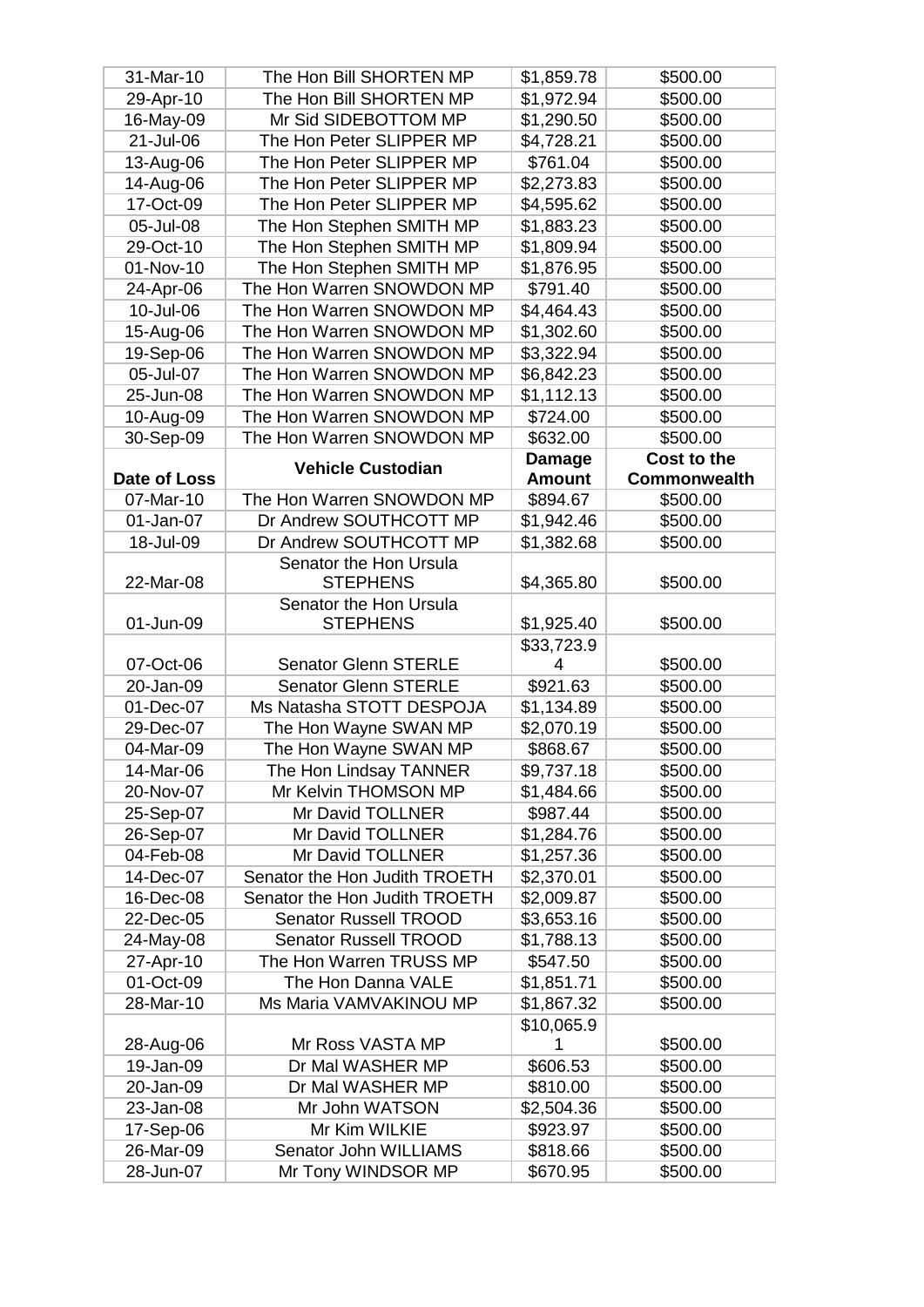| 12-Apr-08 | Mr Tony WINDSOR MP         | \$1,751.50 | \$500.00 |
|-----------|----------------------------|------------|----------|
| 29-Mar-07 | Senator the Hon Penny WONG | \$1,474.11 | \$500.00 |
| 06-Nov-07 | Senator the Hon Penny WONG | \$3,745.35 | \$500.00 |
| 09-Apr-06 | Mr Jason WOOD              | \$993.85   | \$500.00 |
| 01-Nov-07 | Mr Jason WOOD              | \$579.12   | \$500.00 |
| 24-Nov-07 | Mr Jason WOOD              | \$958.74   | \$500.00 |
|           |                            |            |          |
|           |                            |            |          |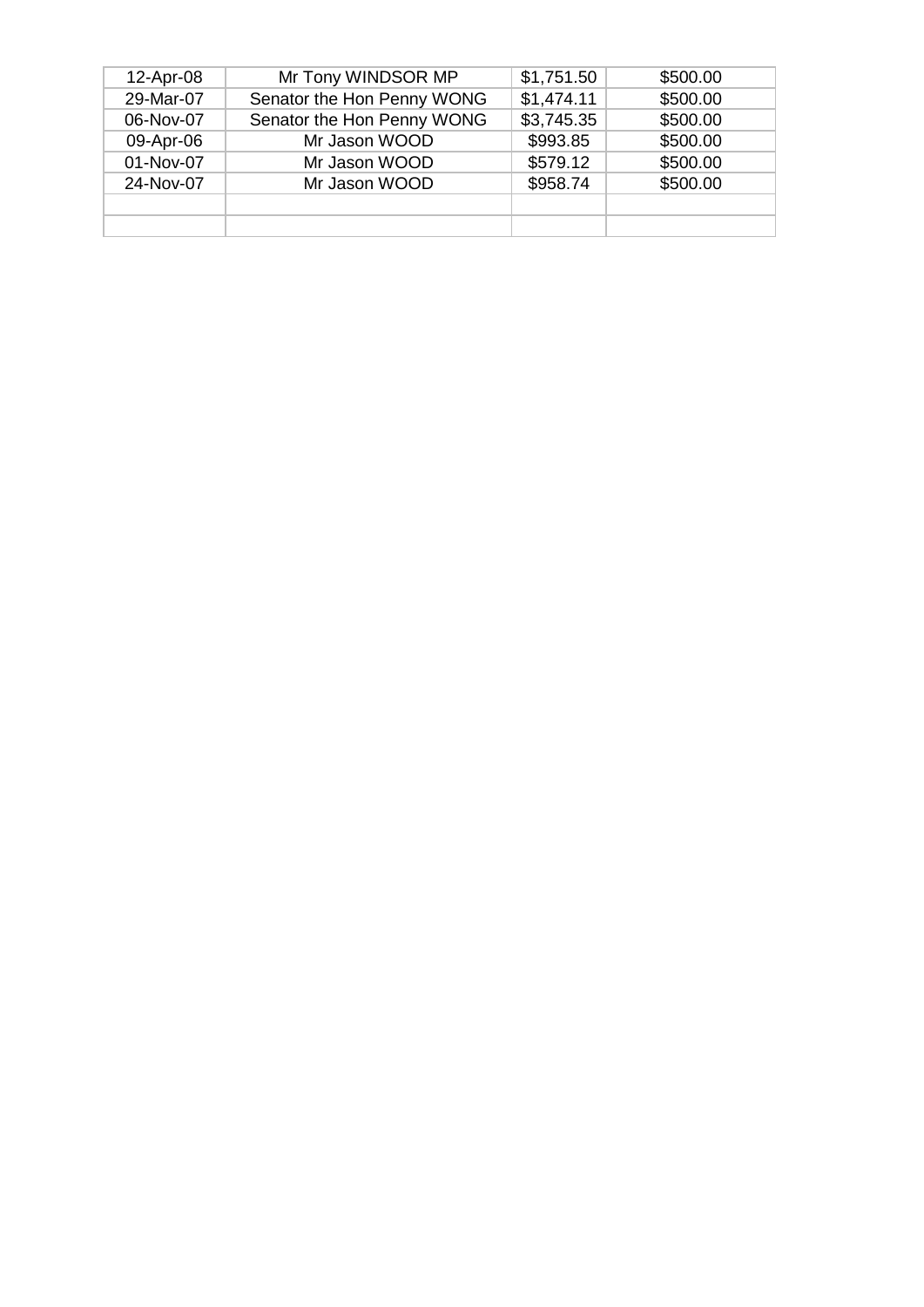## **Staff**

|              | <b>Vehicle Custodian</b>  | <b>Damage</b> | Cost to the         |
|--------------|---------------------------|---------------|---------------------|
| Date of Loss |                           | <b>Amount</b> | <b>Commonwealth</b> |
| 17-Jul-10    | Ms Frances ADAMSON        | \$1,311.66    | \$500.00            |
| 25-Jan-07    | Ms Gemma ALLMAN           | \$1,450.84    | \$500.00            |
| 03-Mar-07    | Ms Gemma ALLMAN           | \$791.54      | \$500.00            |
| 12-Oct-08    | Mr Alan ANDERSON          | \$1,026.09    | \$500.00            |
| 12-Oct-08    | Mr Alan ANDERSON          | \$1,275.28    | \$500.00            |
| 31-Oct-07    | Mr Alan ANDERSON          | \$7,979.49    | \$500.00            |
| 23-Apr-07    | Mr Alan ANDERSON          | \$1,197.19    | \$500.00            |
| 13-Jul-09    | Mr Thomas BENTLEY         | \$1,408.66    | \$500.00            |
| 29-Dec-08    | Dr Michael BOYLE          | \$798.50      | \$500.00            |
| 17-Aug-08    | Ms Joanna BRENT           | \$3,461.90    | \$500.00            |
| 01-Feb-10    | Ms Joanna BRENT           | \$532.74      | \$500.00            |
| 04-Mar-10    | Ms Joanna BRENT           | \$952.40      | \$500.00            |
| 21-Jan-10    | Mr Bruce                  | \$2,295.26    | \$500.00            |
|              | <b>CAMPBELL-FRASER</b>    |               |                     |
| 23-Mar-10    | Dr Jim CHALMERS           | \$5,899.19    | \$500.00            |
| 01-Jun-07    | Peter CONRAN<br>Mr        | \$765.03      | \$500.00            |
| 08-Jul-07    | <b>Peter CONRAN</b><br>Mr | \$1,762.73    | \$500.00            |
| 07-Aug-05    | Simon COTTERELL<br>Mr     | \$1,094.51    | \$500.00            |
| 16-Oct-07    | <b>Terry CRANE</b><br>Mr  | \$1,602.85    | \$500.00            |
| 13-Sep-07    | Mr Kevin DONNELLAN        | \$5,023.98    | \$500.00            |
| 27-Jul-06    | Ms Ann DUFFIELD           | \$2,018.00    | \$500.00            |
| 27-Jul-06    | Mr Andrew ETHELL          | \$3,554.59    | \$500.00            |
| 05-Jan-07    | Mr David FREDERICKS       | \$1,146.41    | \$500.00            |
| 01-Apr-09    | Mr David FREDERICKS       | \$2,580.95    | \$500.00            |
| 04-Apr-09    | Mr David FREDERICKS       | \$1,890.25    | \$500.00            |
| 31-May-09    | Mr Brett GALE             | \$3,391.81    | \$500.00            |
| 12-Jun-10    | Mr Lachlan HARRIS         | \$1,643.20    | \$500.00            |
| 12-Jun-10    | Mr Lachlan HARRIS         | \$557.35      | \$500.00            |
| 01-Feb-08    | <b>Ms Kim ISAACS</b>      | \$1,527.78    | \$500.00            |
|              | Mr Jonathan               |               |                     |
| 02-Dec-08    | <b>KIRKWOOD</b>           | \$1,544.78    | \$500.00            |
|              | Mr Jonathan               |               |                     |
| 06-Jan-09    | <b>KIRKWOOD</b>           | \$594.39      | \$500.00            |
| 29-Jun-06    | Dr John KUNKEL            | \$3,273.36    | \$500.00            |
| 09-Feb-07    | Dr John KUNKEL            | \$6,172.73    | \$500.00            |
| 31-Oct-07    | Dr John KUNKEL            | \$1,328.63    | \$500.00            |
| 15-Jan-09    | Mr John LAKE              | \$7,646.13    | \$500.00            |
| 22-Jan-10    | Mr Shawn LAMBERT          | \$902.46      | \$500.00            |
| 05-Jun-10    | Mr Shawn LAMBERT          | \$839.93      | \$500.00            |
| 22-Aug-05    | Mr Timothy LANGMEAD       | \$1,239.32    | \$500.00            |
| 25-Aug-05    | Mr Timothy LANGMEAD       | \$750.70      | \$500.00            |
| 25-Aug-05    | Mr Timothy LANGMEAD       | \$787.71      | \$500.00            |
| 17-Jun-06    | Mr Timothy LANGMEAD       | \$1,617.56    | \$500.00            |
| 16-Aug-07    | Mr Timothy LANGMEAD       | \$901.67      | \$500.00            |
| 25-Aug-08    | Mr Paul LINDWALL          | \$881.88      | \$500.00            |